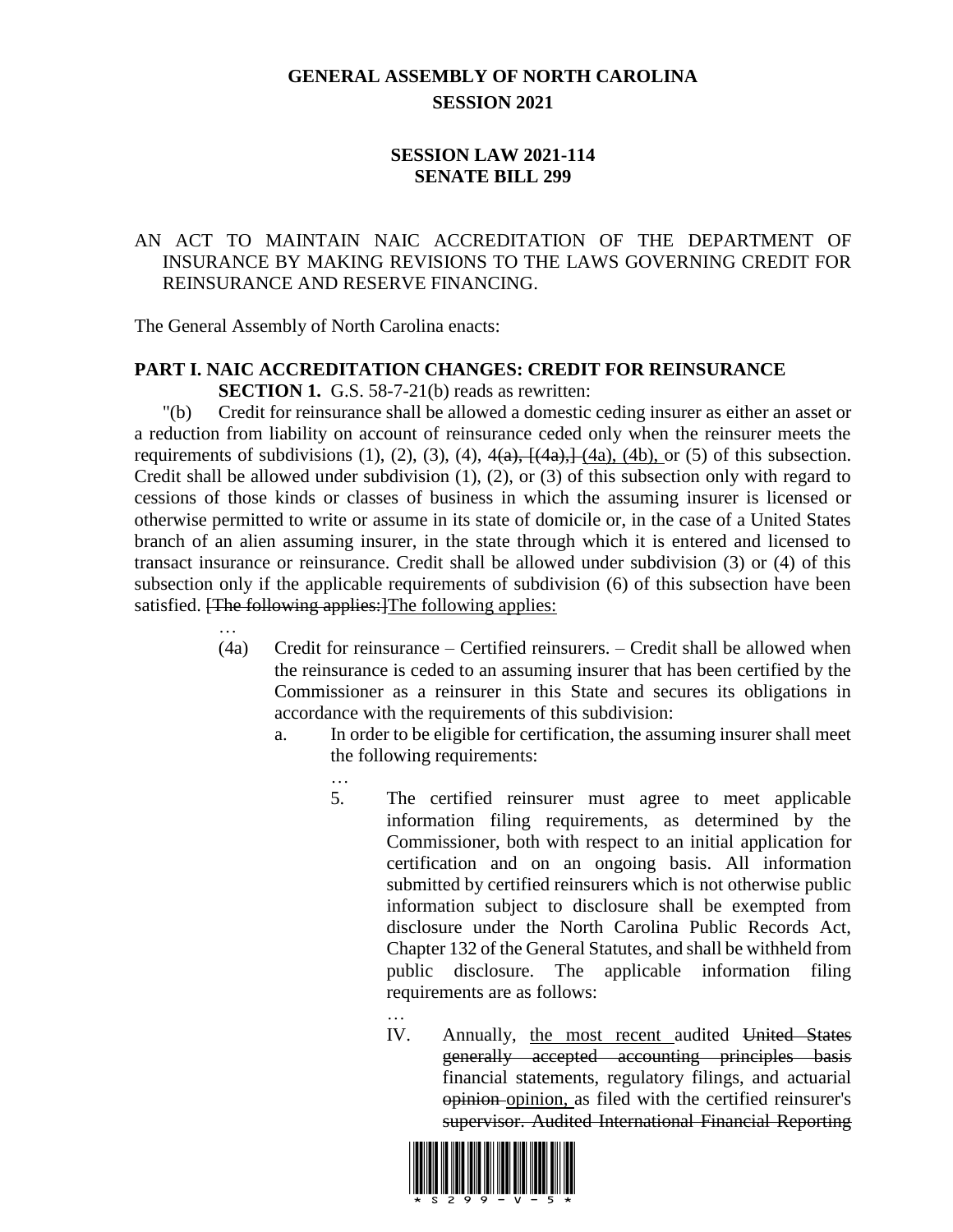Standards basis statements are allowed but must include an audited footnote reconciling equity and net income to United States generally accepted accounting principles basis, or, with the permission of the Commissioner, audited International Financial Reporting Standards statements with reconciliation to United States generally accepted accounting principles certified by an officer of the company. supervisor, with a translation into English. Upon the initial certification, audited financial statements for the last three two years filed with the certified reinsurer's supervisor;

- 6. Any other requirements for certification deemed relevant by the Commissioner.
- …

d. Certified reinsurer rating. – The Commissioner shall assign a rating to each certified reinsurer on a legal entity basis, with due consideration being given to the group rating where appropriate, except that an association, including incorporated and individual unincorporated underwriters, that has been approved to do business as a single certified reinsurer may be evaluated on the basis of its group rating. The Commissioner shall publish a list of all certified reinsurers and their ratings. Factors that may be considered as part of the evaluation process include the following:

…

…

…

- 8. For certified reinsurers not domiciled in the United States, audited United States generally accepted accounting principles basis financial statements, regulatory filings, and actuarial opinion as filed with the non-United States jurisdiction supervisor. Audited International Financial Reporting Standards basis statements are allowed but must include an audited footnote reconciling equity and net income to United States generally accepted accounting principles basis, or, with the permission of the Commissioner, audited International Financial Reporting Standards statements with reconciliation to United States generally accepted accounting principles certified by an officer of the company. supervisor, with a translation into English. Upon the initial application for certification, the Commissioner will consider audited financial statements for the last three two years filed with its non-United States jurisdiction supervisor;
- (4b) Credit for reinsurance Reciprocal jurisdiction.
	- a. The following definitions apply in this subdivision:
		- 1. Covered agreement. An agreement entered into pursuant to Dodd-Frank Wall Street Reform and Consumer Protection Act, 31 U.S.C. §§ 313 and 314, that is currently in effect or in a period of provisional application and addresses the elimination, under specified conditions, of collateral requirements as a condition for entering into any reinsurance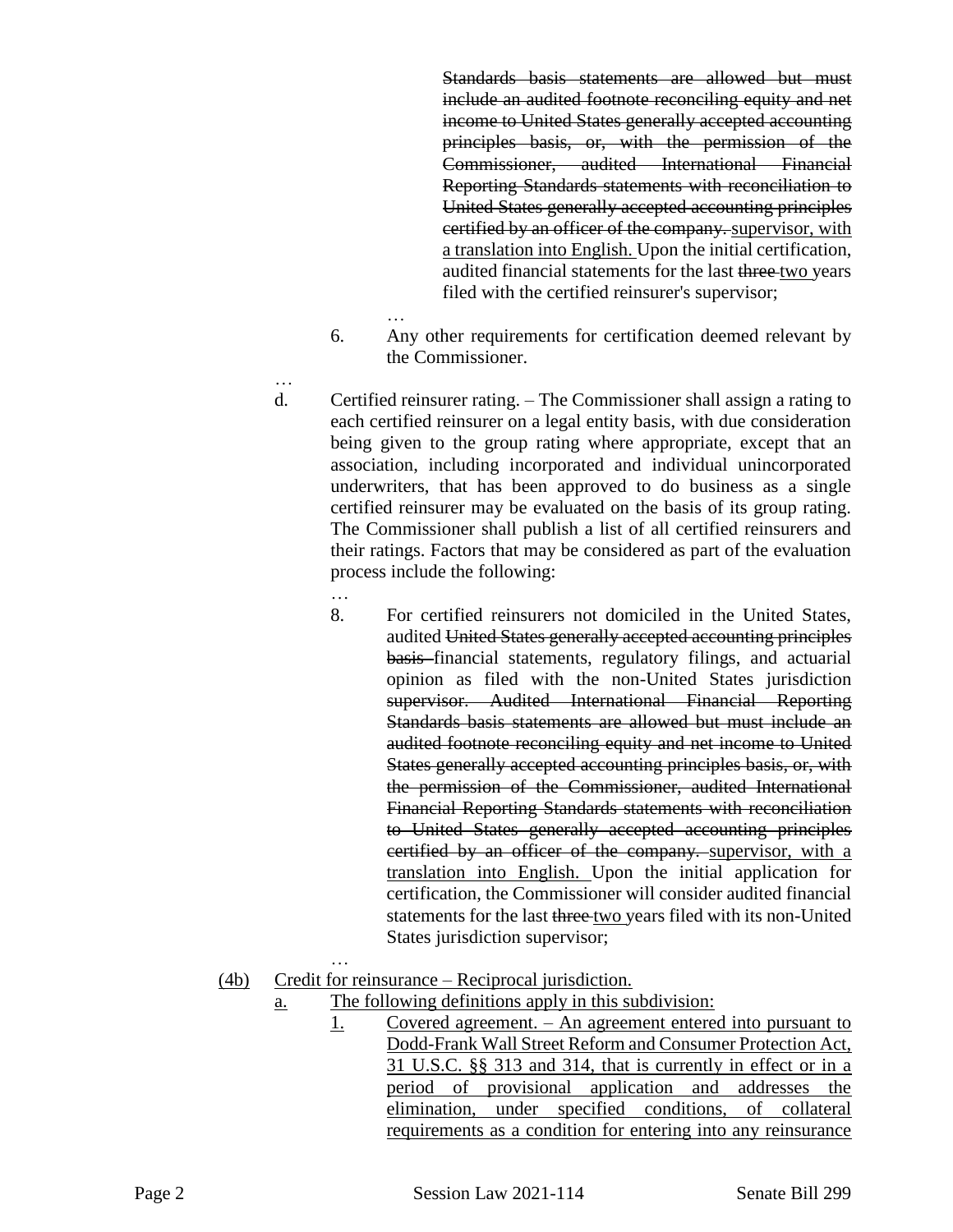agreement with a ceding insurer domiciled in this State or for allowing the ceding insurer to recognize credit for reinsurance.

- 2. Reciprocal jurisdiction.  $A$  jurisdiction as designated by the Commissioner pursuant to sub-subdivision c. of this subdivision that meets one of the following:
	- I. A non-United States jurisdiction that is subject to an in-force covered agreement with the United States, each within its legal authority, or, in the case of a covered agreement between the United States and the European Union, is a member state of the European Union;
	- II. A United States jurisdiction that meets the requirements for accreditation under the NAIC financial standards and accreditation program; or
	- III. A qualified jurisdiction, as determined by the Commissioner pursuant to sub-subdivision f. of subdivision (4a) of this subsection, which is not otherwise described in sub-sub-sub-subdivisions I. or II. of sub-sub-subdivision 2. of sub-subdivision a. of this subdivision and which the Commissioner determines meets all of the following additional requirements, consistent with the terms and conditions of in-force covered agreements:
		- A. Provides that an insurer which has its head office or is domiciled in such qualified jurisdiction shall receive credit for reinsurance ceded to a United States domiciled assuming insurer in the same manner as credit for reinsurance is received for reinsurance assumed by insurers domiciled in such qualified jurisdiction;
		- B. Does not require a United States domiciled assuming insurer to establish or maintain a local presence as a condition for entering into a reinsurance agreement with any ceding insurer subject to regulation by the non-United States jurisdiction or as a condition to allow the ceding insurer to recognize credit for such reinsurance;
		- C. Recognizes the United States, state regulatory approach to group supervision and group capital by providing written confirmation by a competent regulatory authority in such qualified jurisdiction that insurers and insurance groups that are domiciled or maintain their headquarters in this State or another jurisdiction accredited by the NAIC shall be subject only to worldwide prudential insurance group supervision, including worldwide group governance, solvency and capital, and reporting, as applicable, by the Commissioner or the commissioner of the domiciliary state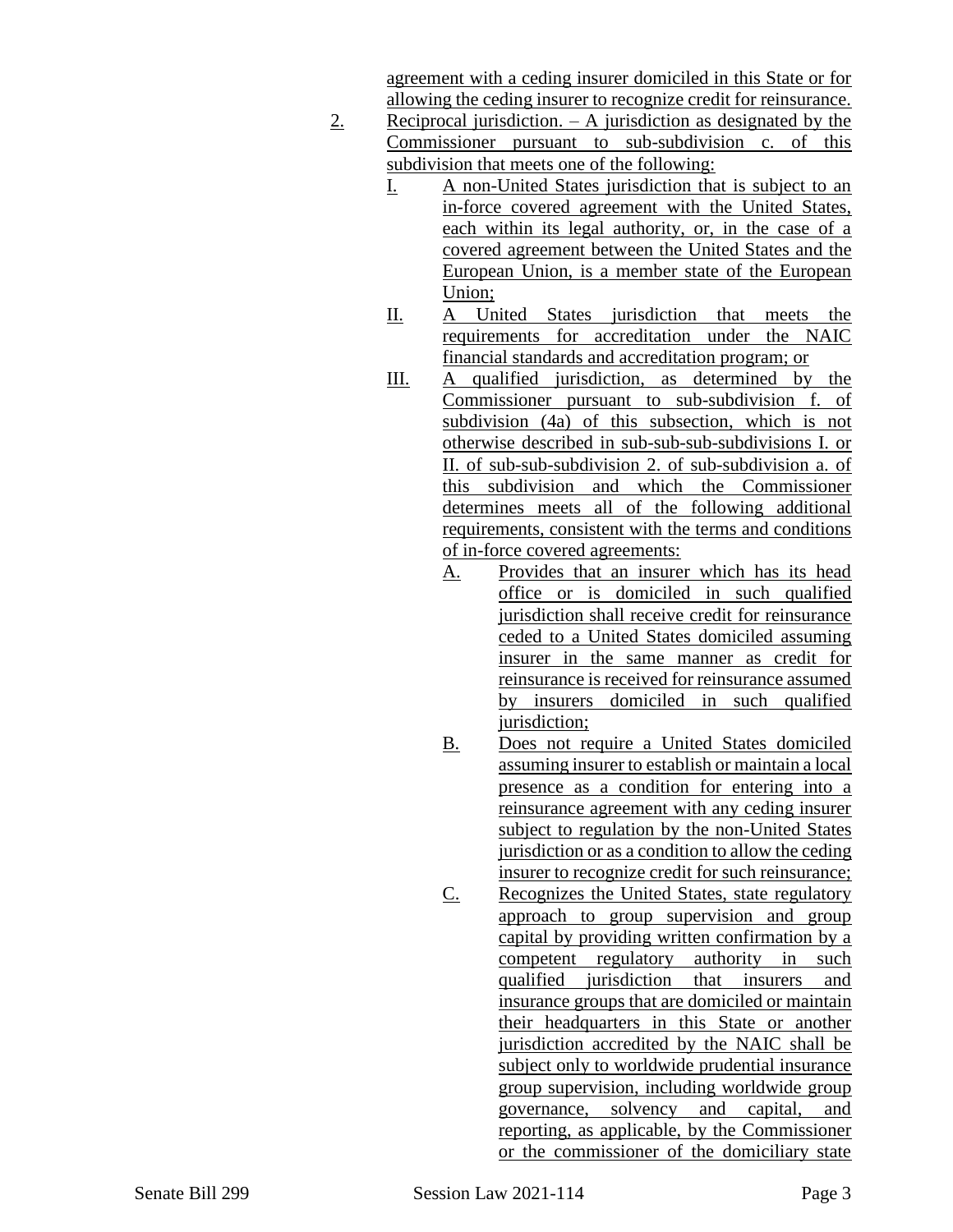and will not be subject to group supervision at the level of the worldwide parent undertaking of the insurance or reinsurance group by the qualified jurisdiction; and

- D. Provides written confirmation by a competent regulatory authority in such qualified jurisdiction that information regarding insurers and their parent, subsidiary, or affiliated entities, if applicable, shall be provided to the Commissioner in accordance with a memorandum of understanding or similar document between the Commissioner and such qualified jurisdiction, including, but not limited to, the International Association of Insurance Supervisors Multilateral Memorandum of Understanding or other multilateral memoranda of understanding coordinated by the NAIC.
- 3. Solvent scheme of arrangement. A foreign or alien statutory or regulatory compromise procedure subject to requisite majority creditor approval and judicial sanction in the assuming insurer's home jurisdiction either to finally commute liabilities of duly noticed classed members or creditors of a solvent debtor, or to reorganize or restructure the debts and obligations of a solvent debtor on a final basis, and which may be subject to judicial recognition and enforcement of the arrangement by a governing authority outside the ceding insurer's home jurisdiction.
- b. Credit shall be allowed when the reinsurance is ceded from an insurer domiciled in this State to an assuming insurer meeting each of the following conditions:
	- 1. The assuming insurer must be licensed to transact reinsurance by, and have its head office or be domiciled in, a reciprocal jurisdiction.
	- 2. The assuming insurer must have and maintain, on an ongoing basis, minimum capital and surplus, or its equivalent, calculated on at least an annual basis as of the preceding December 31 or at the annual date otherwise statutorily reported to the reciprocal jurisdiction, and confirmed as set forth in sub-sub-subdivision 7. of this sub-subdivision, according to the methodology of its domiciliary jurisdiction, in the following amounts:
		- I. No less than two hundred fifty million dollars (\$250,000,000); or
		- II. If the assuming insurer is an association, including incorporated and individual unincorporated underwriters:
			- A. Minimum capital and surplus equivalents, net of liabilities, or own funds of the equivalent of at least two hundred fifty million dollars  $($250,000,000);$  and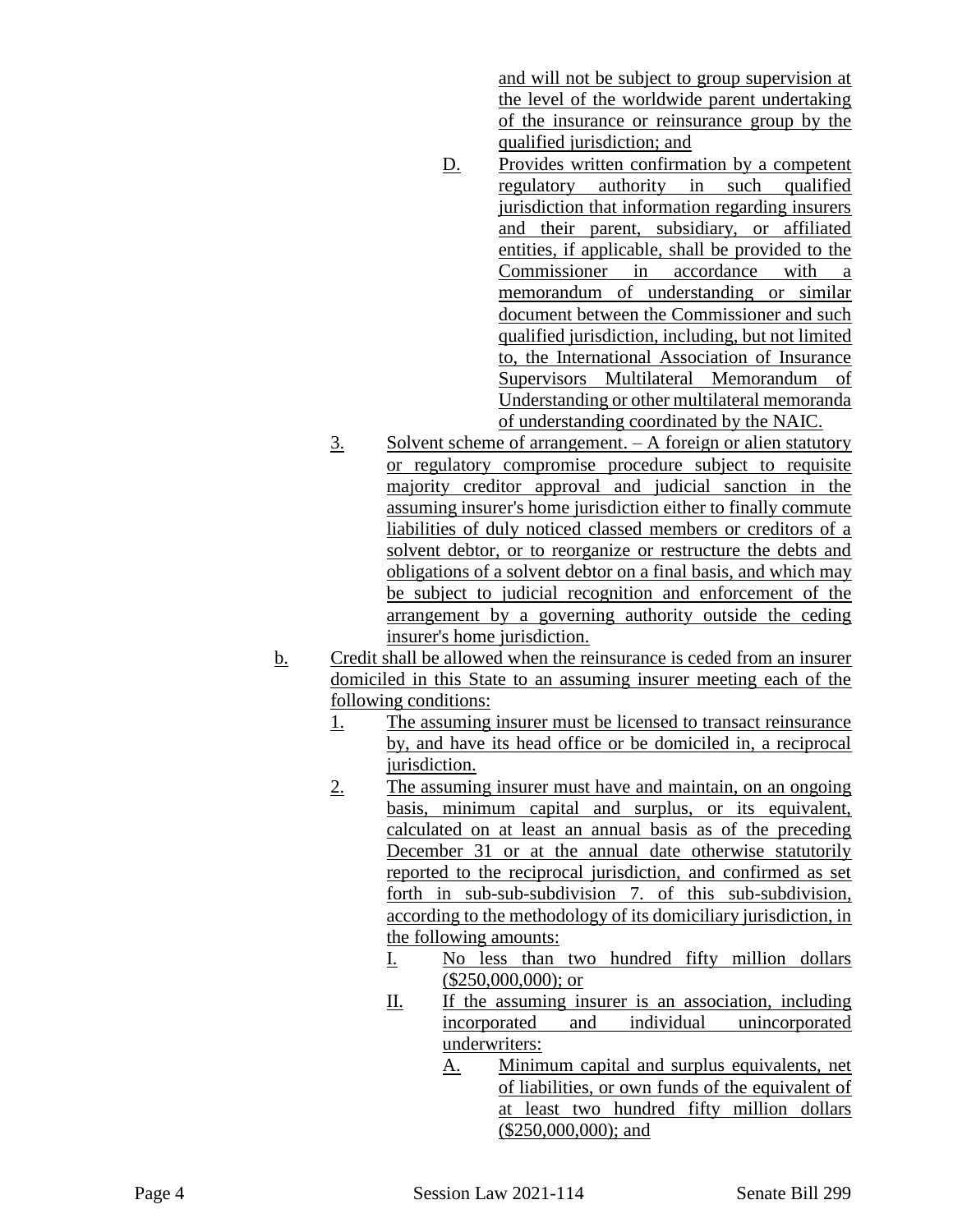- B. A central fund containing a balance of the equivalent of at least two hundred fifty million dollars (\$250,000,000).
- 3. The assuming insurer must have and maintain, on an ongoing basis, a minimum solvency or capital ratio, as applicable, as follows:
	- I. If the assuming insurer has its head office or is domiciled in a reciprocal jurisdiction as defined in sub-sub-sub-subdivision I. of sub-sub-subdivision 2. of sub-subdivision a. of this subdivision, the ratio specified in the applicable covered agreement;
	- II. If the assuming insurer is domiciled in a reciprocal jurisdiction as defined in sub-sub-sub-subdivision II. of sub-sub-subdivision 2. of sub-subdivision a. of this subdivision, a risk-based capital ratio of three hundred percent (300%) of the authorized control level, calculated in accordance with the formula developed by the NAIC;
	- III. If the assuming insurer is domiciled in a reciprocal jurisdiction as defined in sub-sub-sub-subdivision III. of sub-sub-subdivision 2. of sub-subdivision a. of this subdivision, after consultation with the reciprocal jurisdiction and considering any recommendations published through the NAIC committee process, such solvency or capital ratio as the Commissioner determines to be an effective measure of solvency; or
	- IV. If the assuming insurer is an association, including incorporated and individual unincorporated underwriters, a minimum solvency or capital ratio in the reciprocal jurisdiction where the assuming insurer has its head office or is domiciled, as applicable, and is also licensed.
- 4. The assuming insurer must agree to and provide adequate assurance to the Commissioner, in the form of a properly executed NAIC Form RJ-1, of its agreement to the following:
	- I. The assuming insurer must provide prompt written notice and explanation to the Commissioner if it falls below the minimum requirements set forth in sub-sub-subdivision 2. or 3. of sub-subdivision b. of this subdivision, or if any regulatory action is taken against it for serious noncompliance with applicable law;
	- II. The assuming insurer must consent in writing to the jurisdiction of the courts of this State and to the appointment of the Commissioner as agent for service of process. The Commissioner may require that consent for service of process be provided to the Commissioner and included in each reinsurance agreement under the Commissioner's jurisdiction. Nothing in this provision shall limit, or in any way alter, the capacity of parties to a reinsurance agreement to agree to alternative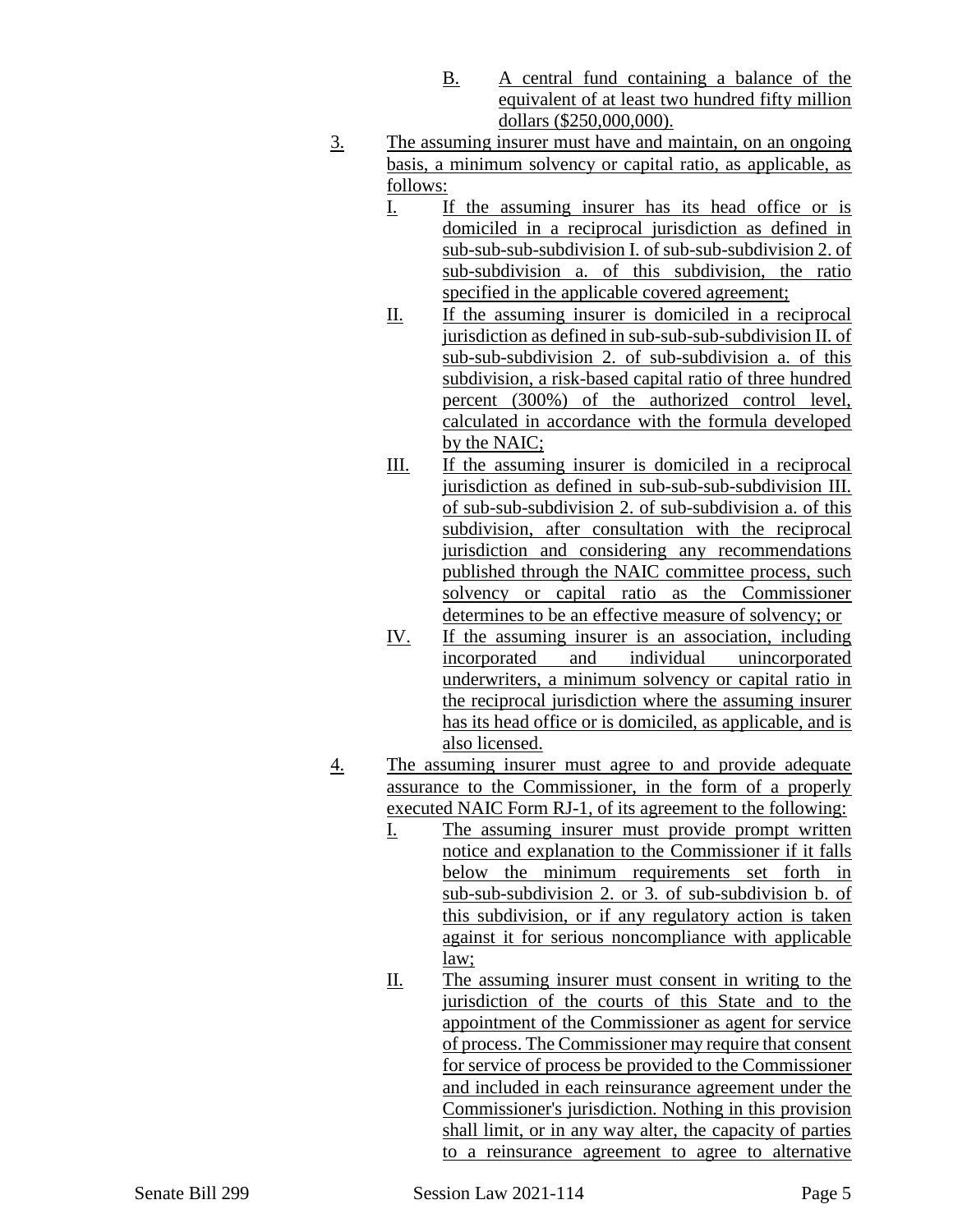dispute resolution mechanisms, except to the extent such agreements are unenforceable under applicable insolvency or delinquency laws;

- III. The assuming insurer must consent in writing to pay all final judgments, wherever enforcement is sought, obtained by a ceding insurer or its legal successor, that have been declared enforceable in the jurisdiction where the judgment was obtained;
- IV. Each reinsurance agreement must include a provision requiring the assuming insurer to provide security in an amount equal to one hundred percent (100%) of the assuming insurer's liabilities attributable to reinsurance ceded pursuant to that agreement if the assuming insurer resists enforcement of a final judgment that is enforceable under the law of the jurisdiction in which it was obtained or a properly enforceable arbitration award, whether obtained by the ceding insurer or by its legal successor on behalf of its resolution estate, if applicable;
- V. The assuming insurer must confirm that it is not presently participating in any solvent scheme of arrangement, which involves this State's ceding insurers, and agree to notify the ceding insurer and the Commissioner and to provide one hundred percent (100%) security to the ceding insurer consistent with the terms of the scheme, should the assuming insurer enter into such a solvent scheme of arrangement. Such security shall be in a form consistent with the provisions of subdivision (4a) of subsection (b) of this section, G.S.  $58-7-26$ (a), and as specified by the Commissioner in regulation; and
- VI. The assuming insurer must agree in writing to meet the applicable information filing requirements as set forth in sub-sub-subdivision 5. of sub-subdivision b. of this subdivision.
- 5. The assuming insurer or its legal successor must provide, if requested by the Commissioner, on behalf of itself and any legal predecessors, the following documentation to the Commissioner:
	- I. For the two years preceding entry into the reinsurance agreement and on an annual basis thereafter, the assuming insurer's annual audited financial statements, in accordance with the applicable law of the jurisdiction of its head office or domiciliary jurisdiction, as applicable, including the external audit report;
	- II. For the two years preceding entry into the reinsurance agreement, the solvency and financial condition report or actuarial opinion, if filed with the assuming insurer's supervisor;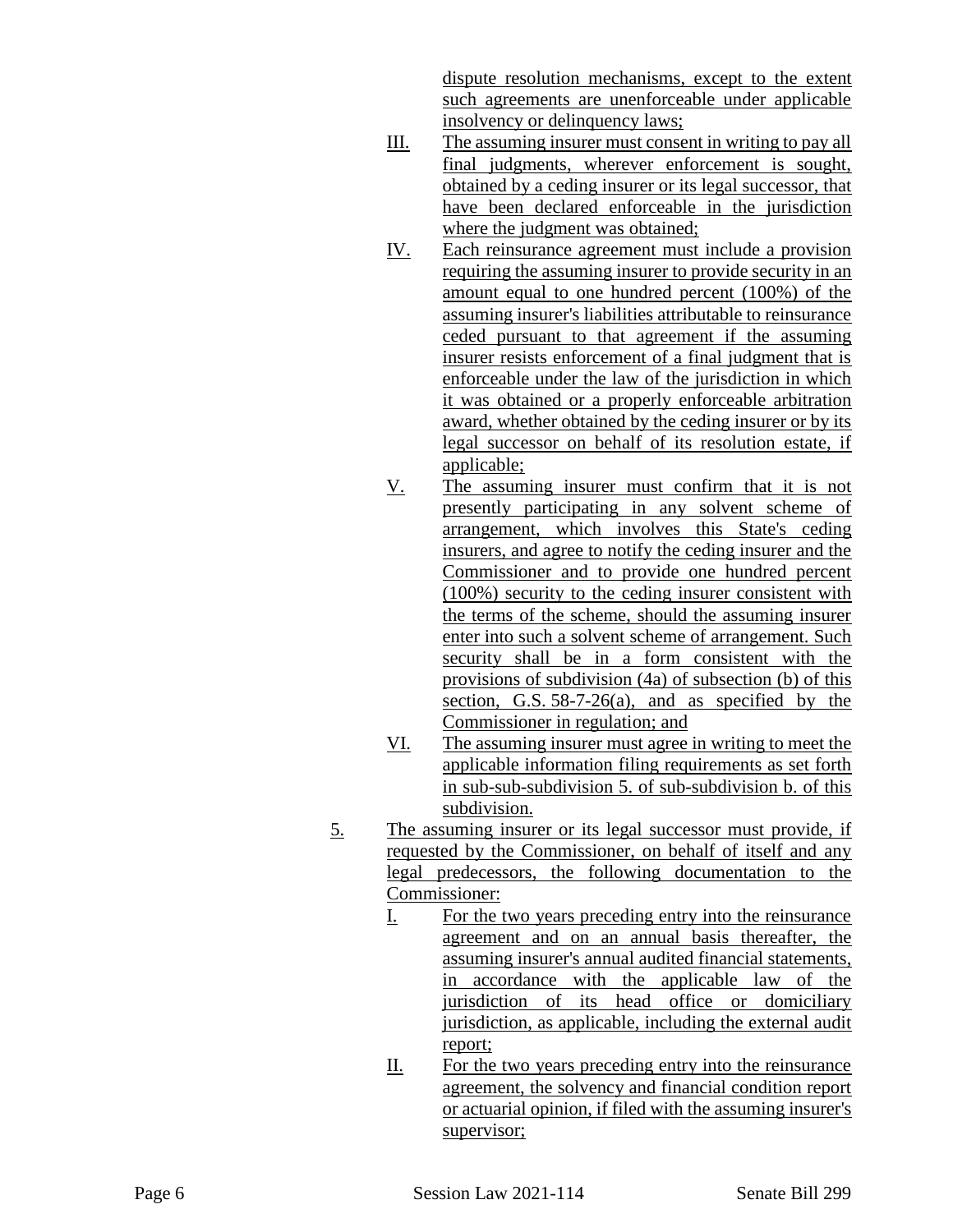- III. Prior to entry into the reinsurance agreement and not more than semiannually thereafter, an updated list of all disputed and overdue reinsurance claims outstanding for 90 days or more, regarding reinsurance assumed from ceding insurers domiciled in the United States; and
- IV. Prior to entry into the reinsurance agreement and not more than semiannually thereafter, information regarding the assuming insurer's assumed reinsurance by ceding insurer, ceded reinsurance by the assuming insurer, and reinsurance recoverable on paid and unpaid losses by the assuming insurer to allow for the evaluation of the criteria set forth in sub-sub-subdivision 6. of sub-subdivision b. of this subdivision.
- 6. The assuming insurer must maintain a practice of prompt payment of claims under reinsurance agreements. The lack of prompt payment will be evidenced if any of the following criteria is met:
	- I. More than fifteen percent (15%) of the reinsurance recoverables from the assuming insurer are overdue and in dispute as reported to the Commissioner;
	- II. More than fifteen percent (15%) of the assuming insurer's ceding insurers or reinsurers have overdue reinsurance recoverable on paid losses of 90 days or more which are not in dispute and which exceed for each ceding insurer one hundred thousand dollars (\$100,000), or as otherwise specified in a covered agreement; or
	- III. The aggregate amount of reinsurance recoverable on paid losses which are not in dispute, but are overdue by 90 days or more, exceeds fifty million dollars (\$50,000,000), or as otherwise specified in a covered agreement.
- 7. The assuming insurer's supervisory authority must confirm to the Commissioner on an annual basis, as of the preceding December 31 or at the annual date otherwise statutorily reported to the reciprocal jurisdiction, that the assuming insurer complies with the requirements set forth in sub-sub-subdivisions 2. and 3. of sub-subdivision b. of this subdivision.

Nothing in this sub-subdivision shall preclude an assuming insurer from providing the Commissioner with information on a voluntary basis.

- c. The Commissioner shall timely create and publish a list of reciprocal jurisdictions.
	- 1. A list of reciprocal jurisdictions is published through the NAIC committee process. The Commissioner's list shall include any reciprocal iurisdiction, as defined under sub-sub-sub-subdivisions I. and II. of sub-sub-subdivision 2. of sub-subdivision a. of this subdivision, and shall consider any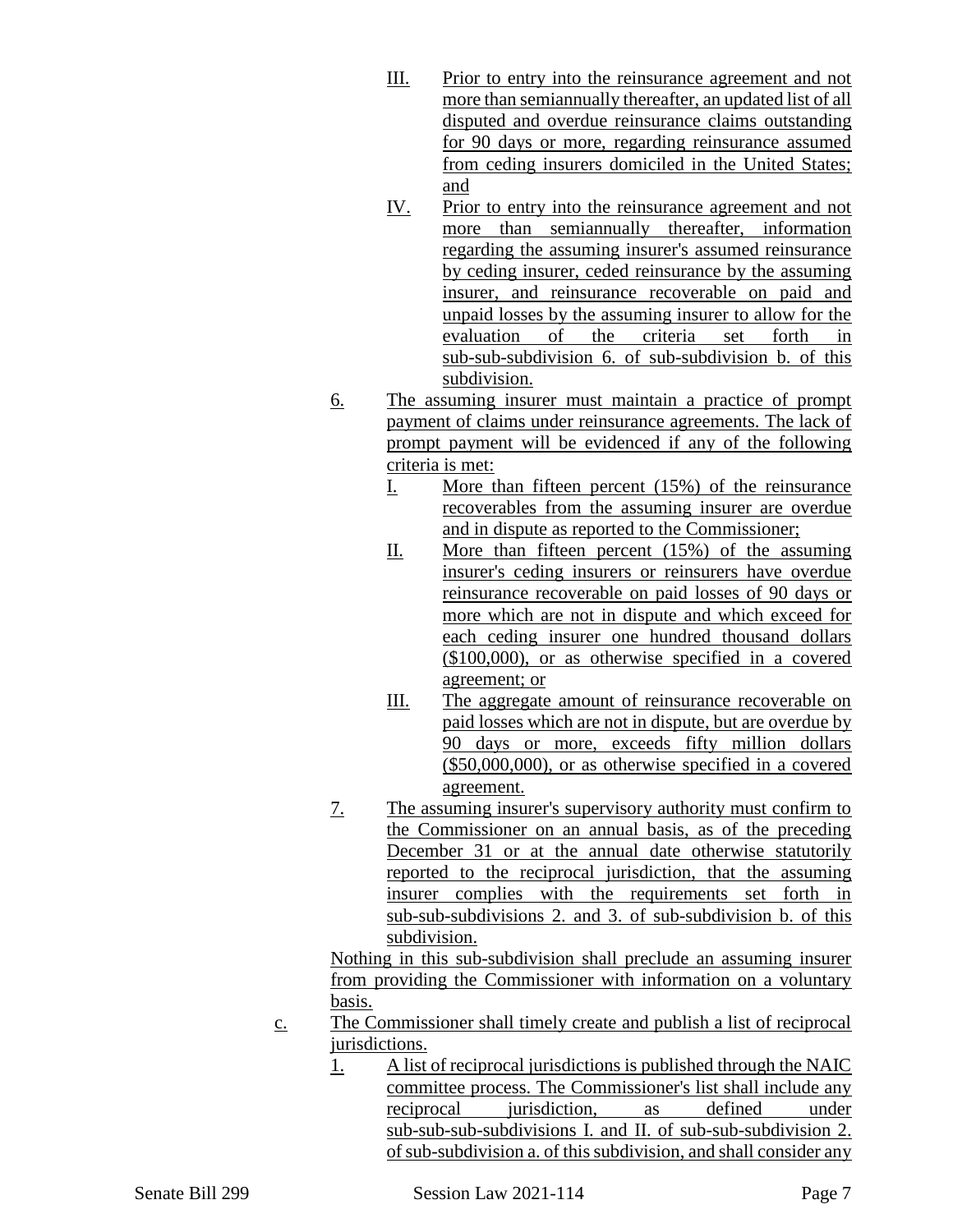other reciprocal jurisdiction included on the NAIC list. The Commissioner may approve a jurisdiction that does not appear on the NAIC list of reciprocal jurisdictions as provided by applicable law, regulation, or in accordance with criteria published through the NAIC committee process.

- 2. The Commissioner may remove a jurisdiction from the list of reciprocal jurisdictions upon a determination that the jurisdiction no longer meets one or more of the requirements of a reciprocal jurisdiction, as provided by applicable law, regulation, or in accordance with a process published through the NAIC committee process, except that the Commissioner shall not remove from the list a reciprocal jurisdiction as defined under sub-sub-sub-subdivisions I. and II. of sub-sub-subdivision 2. of sub-subdivision a. of this subdivision. Upon removal of a reciprocal jurisdiction from this list, credit for reinsurance ceded to an assuming insurer which has its home office or is domiciled in that jurisdiction shall be allowed if otherwise allowed pursuant to this section or G.S. 58-7-26.
- d. The Commissioner shall timely create and publish a list of assuming insurers that have satisfied the conditions set forth in this subdivision and to which cessions shall be granted credit in accordance with this subdivision. The Commissioner may add an assuming insurer to such list if an NAIC accredited jurisdiction has added such assuming insurer to a list of such assuming insurers or if, upon initial eligibility, the assuming insurer submits the information to the Commissioner as required under sub-sub-subdivision 4. of sub-subdivision b. of this subdivision and complies with any additional requirements that the Commissioner may impose by law or regulation, except to the extent that they conflict with an applicable covered agreement.
	- 1. If an NAIC accredited jurisdiction has determined that the conditions set forth in sub-subdivision b. of this subdivision have been met, the Commissioner has the discretion to defer to that jurisdiction's determination and add such assuming insurer to the list of assuming insurers to which cessions shall be granted credit in accordance with this sub-subdivision. The Commissioner may accept financial documentation filed with another NAIC accredited jurisdiction or with the NAIC in satisfaction of the requirements of sub-subdivision b. of this subdivision.
	- 2. When requesting that the Commissioner defer to another NAIC accredited jurisdiction's determination, an assuming insurer must submit a properly executed NAIC Form RJ-1 and additional information as the Commissioner may require. A state that has received such a request will notify other states through the NAIC committee process and provide relevant information with respect to the determination of eligibility.
- e. If the Commissioner determines that an assuming insurer no longer meets one or more of the requirements under this subdivision, the Commissioner may revoke or suspend the eligibility of the assuming insurer for recognition under this subdivision.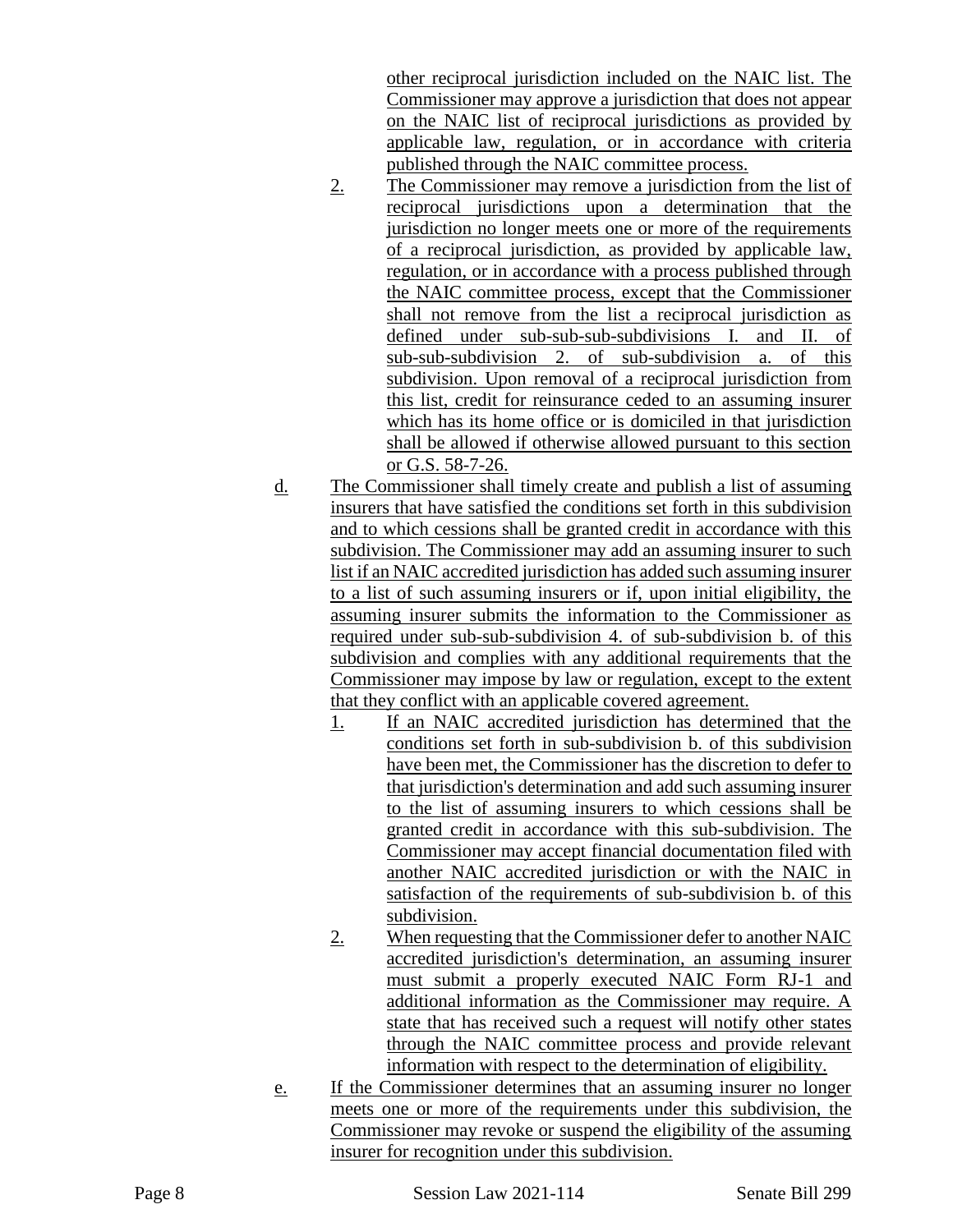- 1. While an assuming insurer's eligibility is suspended, no reinsurance agreement issued, amended, or renewed after the effective date of the suspension qualifies for credit except to the extent that the assuming insurer's obligations under the contract are secured in accordance with G.S. 58-7-26.
- 2. If an assuming insurer's eligibility is revoked, no credit for reinsurance may be granted after the effective date of the revocation with respect to any reinsurance agreements entered into by the assuming insurer, including reinsurance agreements entered into prior to the date of revocation, except to the extent that the assuming insurer's obligations under the contract are secured in a form acceptable to the Commissioner and consistent with the provisions of G.S. 58-7-26.
- f. Before denying statement credit or imposing a requirement to post security with respect to sub-subdivision e. of this subdivision, or adopting any similar requirement that will have substantially the same regulatory impact as security, the Commissioner shall:
	- 1. Communicate with the ceding insurer, the assuming insurer, and the assuming insurer's supervisory authority that the assuming insurer no longer satisfies one of the conditions listed in sub-subdivision b. of this subdivision;
	- 2. Provide the assuming insurer with 30 days from the initial communication to submit a plan to remedy the defect, and 90 days from the initial communication to remedy the defect, except in exceptional circumstances in which a shorter period is necessary for policyholder and other consumer protection;
	- 3. After the expiration of 90 days or less, as set out in sub-sub-subdivision 2. of sub-subdivision f. of this subdivision, if the Commissioner determines that no or insufficient action was taken by the assuming insurer, the Commissioner may impose any of the requirements as set out in sub-subdivision f. of this subdivision; and
	- 4. Provide a written explanation to the assuming insurer of any of the requirements set out in sub-subdivision f. of this subdivision.
- g. If subject to a legal process of rehabilitation, liquidation, or conservation, as applicable, the ceding insurer, or its representative, may seek and, if determined appropriate by the court in which the proceedings are pending, may obtain an order requiring that the assuming insurer post security for all outstanding ceded liabilities.
- h. Nothing in this subdivision shall limit or in any way alter the capacity of parties to a reinsurance agreement to agree on requirements for security or other terms in that reinsurance agreement, except as expressly prohibited by this section, or other applicable law or regulation.
- i. Credit may be taken under this subdivision only for reinsurance agreements entered into, amended, or renewed on or after September 1, 2021, and only with respect to losses incurred and reserves reported on or after the later of (i) the date on which the assuming insurer has met all eligibility requirements pursuant to sub-subdivision b. of this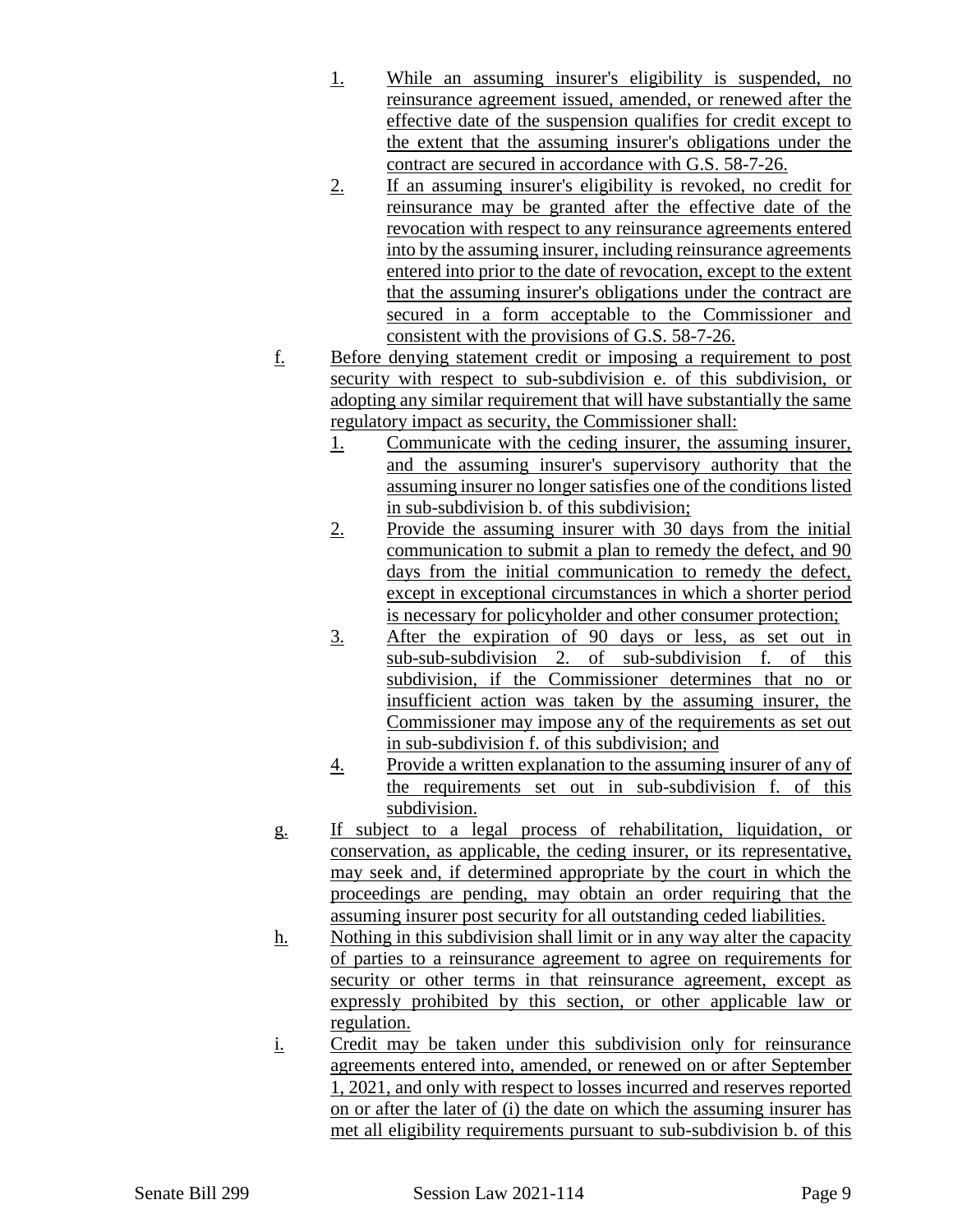subdivision and (ii) the effective date of the new reinsurance agreement, amendment, or renewal.

- 1. This sub-subdivision does not alter or impair a ceding insurer's right to take credit for reinsurance, to the extent that credit is not available under this subdivision, as long as the reinsurance qualifies for credit under any other applicable provision of this section or G.S. 58-7-26.
- 2. Nothing in this subdivision shall authorize an assuming insurer to withdraw or reduce the security provided under any reinsurance agreement except as permitted by the terms of the agreement.
- 3. Nothing in this subdivision shall limit, or in any way alter, the capacity of parties to any reinsurance agreement to renegotiate the agreement.
- (5) Exception for noncompliant assuming insurer. Credit shall be allowed when the reinsurance is ceded to an assuming insurer not meeting the requirements of subdivisions  $(1)$ ,  $(2)$ ,  $(3)$ ,  $(4)$ ,  $\theta$   $\theta$ ,  $(4a)$ ,  $(4a)$ ,  $(4b)$  of this subsection, but only with respect to the insurance of risks located in jurisdictions where the reinsurance is required by applicable law or regulation of that jurisdiction.
- (6) Curative contract terms for assuming insurer.  $-$  If the assuming insurer is not licensed, accredited, or certified to transact insurance or reinsurance in this State, the credit permitted by subdivisions (3) and (4) of this subsection shall not be allowed unless the assuming insurer agrees in the reinsurance agreements:
	- …
- (7) Required trust agreement provisions. If the assuming insurer does not meet the requirements of subdivision (1), (2),  $\Theta$ r (3) (3), or (4b) of this subsection, the credit permitted by subdivision (4) or (4a) of this subsection shall not be allowed unless the assuming insurer agrees in the trust agreements to the following conditions:
	- a. Notwithstanding any other provisions in the trust instrument, if the trust fund is inadequate because it contains an amount less than the amount required by sub-subdivision (4)c. of this subsection, or if the grantor of the trust has been declared insolvent or placed into receivership, rehabilitation, liquidation, or similar proceedings under the laws of its state or country of domicile, the trustee shall comply with an order of the public official with regulatory oversight over the trust or with an order of a court of competent jurisdiction directing the trustee to transfer to the public official with regulatory oversight all of the assets of the trust fund.
	- b. The assets shall be distributed by, and claims shall be filed with and valued by, the public official with regulatory oversight in accordance with the laws of the state in which the trust is domiciled that are applicable to the liquidation of domestic insurance companies.
	- c. If the public official with regulatory oversight determines that the assets of the trust fund or any part thereof are not necessary to satisfy the claims of the United States ceding insurers of the grantor of the trust, those assets shall be returned by the public official with regulatory oversight to the trustee for distribution in accordance with the trust agreement.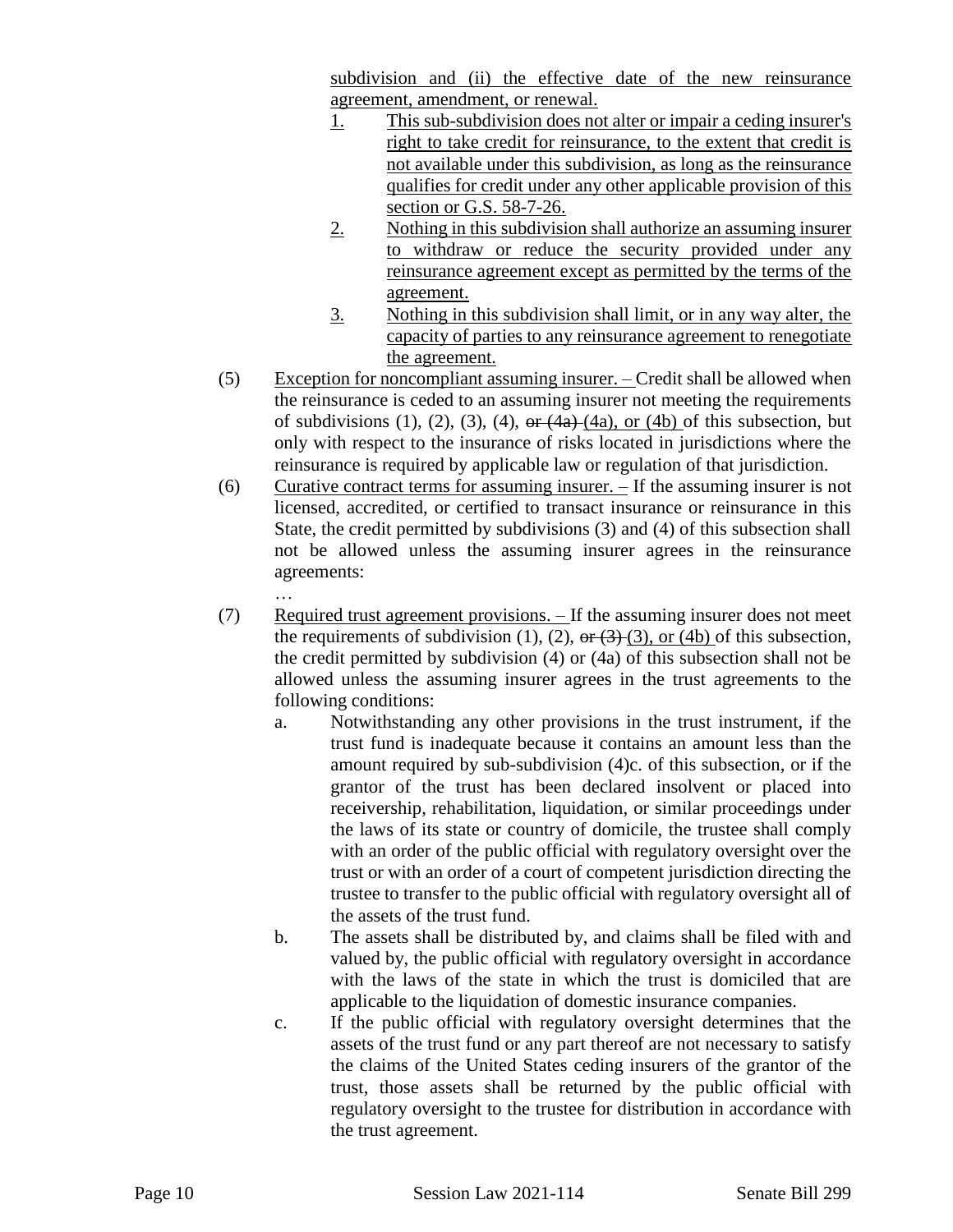d. The grantor shall waive any right otherwise available to it under United States law that is inconsistent with this provision.

…."

### **PART II. NAIC ACCREDITATION CHANGES: RESERVE FINANCING**

**SECTION 2.** Article 7 of Chapter 58 of the General Statutes is amended by adding a new section to read as follows:

### "**§ 58-7-22. Term and universal life insurance reserve financing.**

(a) Purpose and Intent. – The purpose and intent of this section is to establish uniform, national standards governing reserve financing arrangements pertaining to life insurance policies containing guaranteed nonlevel gross premiums or guaranteed nonlevel benefits and universal life insurance policies with secondary guarantees, and to ensure that, with respect to those financing arrangements, funds consisting of primary security and other security are held by or on behalf of ceding insurers in the forms and amounts required by this section. In general, for reinsurance ceded for reserve financing purposes, some or all of the assets used to secure the reinsurance treaty or to capitalize the reinsurer meet one of the following:

- (1) Are issued by the ceding insurer or its affiliates.
- (2) Are not unconditionally available to satisfy the general account obligations of the ceding insurer.
- (3) Create a reimbursement, indemnification, or other similar obligation on the part of the ceding insurer or any of its affiliates, other than a payment obligation under a derivative contract acquired in the normal course and used to support and hedge liabilities pertaining to the actual risks in the policies ceded pursuant to the reinsurance treaty.
- (b) Definitions. The following definitions apply in this section:
	- (1) Actuarial method. The methodology used to determine the required level of primary security, as described in subsection (e) of this section.
	- (2) Covered policies. Subject to the exemptions described in subsection (d) of this section and, other than grandfathered policies, policies of the following policy types:
		- a. Life insurance policies with guaranteed nonlevel gross premiums or guaranteed nonlevel benefits, except for flexible premium universal life insurance policies; or
		- b. Flexible premium universal life insurance policies with provisions resulting in the ability of a policyholder to keep a policy in force over a secondary guarantee period.
	- (3) Grandfathered policies. Policies of the types described in sub-subdivisions a. and b. of subdivision (2) of subsection (b) of this section that were both:
		- a. Issued prior to January 1, 2015.
		- b. Ceded, as of December 31, 2014, as part of a reinsurance treaty that would not have met one of the exemptions set forth in subsection (d) of this section had that subsection then been in effect.
	- (4) Noncovered policies. Any policy that does not meet the definition of covered policies, including grandfathered policies.
	- (5) Other security. Any security other than security meeting the definition of primary security that is acceptable to the Commissioner.
	- (6) Primary security.  $-$  All of the following forms of security:
		- a. Cash.
		- b. Securities listed by the Securities Valuation Office of the NAIC meeting the requirements of G.S.  $58-7-26(a)(2)$ , but excluding any synthetic letter of credit, contingent note, credit-linked note, or other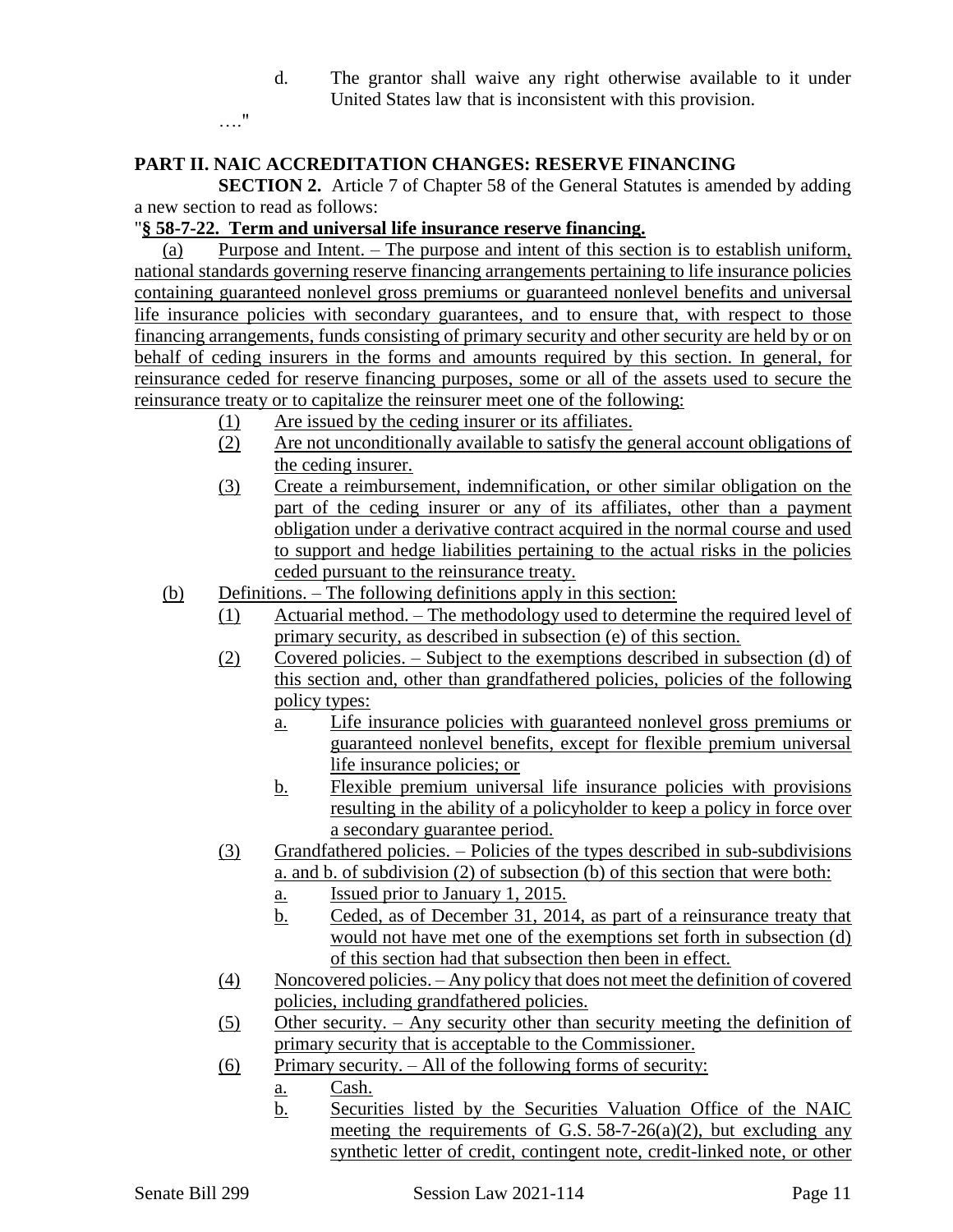similar security that operates in a manner similar to a letter of credit, and excluding any securities issued by the ceding insurer or any of its affiliates.

- c. For security held in connection with funds withheld and modified coinsurance reinsurance treaties, any of the following forms of security:
	- 1. Commercial loans in good standing of CM3 quality and higher.
	- 2. Policy loans.
	- 3. Derivatives acquired in the normal course and used to support and hedge liabilities pertaining to the actual risks in the policies ceded pursuant to the reinsurance treaty.
- (7) Required level of primary security. The dollar amount determined by applying the actuarial method to the risks ceded with respect to covered policies, but not more than the total reserve ceded.
- (8) Valuation manual. The valuation manual adopted by the NAIC as described in G.S. 58-58-51 with all amendments adopted by the NAIC that are effective for the financial statement date on which credit for reinsurance is claimed.
- (9) VM-20. The requirements for principle-based reserves for life products, including all relevant definitions, as outlined in the valuation manual.

(c) Applicability. – This section shall apply to reinsurance treaties that cede liabilities pertaining to covered policies issued by any life insurance company domiciled in this State. This section, G.S. 58-7-21, and G.S. 58-7-26 shall apply to those reinsurance treaties. If there is a direct conflict between the provisions of this section and G.S. 58-7-21, or G.S. 58-7-26, then the provisions of this section shall apply, but only to the extent of the conflict.

(d) Exemptions from this Section. – This section does not apply to any of the following situations:

- (1) Reinsurance of any of the following:
	- a. Policies that satisfy the criteria for exemption for attained age-based yearly renewable term life insurance policies set forth in 11 NCAC 11F .0404(f) or for unitary reserves for certain n-year renewable term life insurance policies set forth in 11 NCAC 11F .0404(g) and that are issued before the later of the following dates:
		- 1. September 1, 2021.
		- 2. The date on which the ceding insurer begins to apply the provisions of VM-20 to establish the ceded policies' statutory reserves, but in no event later than January 1, 2020.
	- b. Portions of policies that satisfy the criteria for exemption for yearly renewable term reinsurance set forth in 11 NCAC 11F .0404(e) and which are issued before the later of the following dates:
		-
		- 1. September 1, 2021.<br>2. The date on which The date on which the ceding insurer begins to apply the provisions of VM-20 to establish the ceded policies' statutory reserves, but in no event later than January 1, 2020.
	- c. Any universal life policy that meets all of the following requirements:
		- 1. The secondary guarantee period, if any, is five years or less.<br>2. The specified premium for the secondary guarantee period
		- The specified premium for the secondary guarantee period is not less than the net level reserve premium for the secondary guarantee period based on the Commissioners Standard Ordinary valuation tables and valuation interest rate applicable to the issue year of the policy.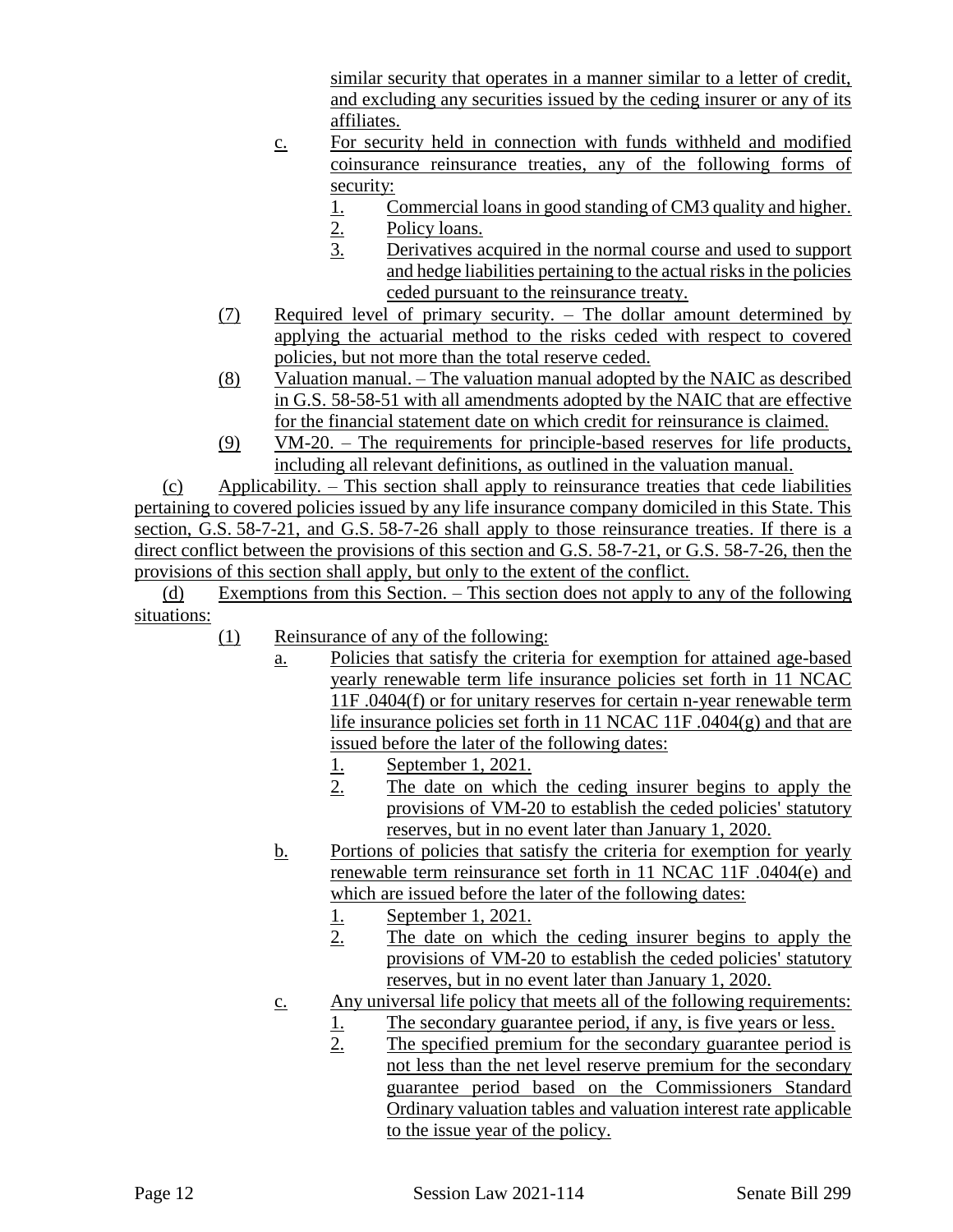- 3. The initial surrender charge is not less than one hundred percent (100%) of the first year annualized specified premium for the secondary guarantee period.
- d. Credit life insurance.
- e. Any variable life insurance policy that provides for life insurance, the amount or duration of which varies according to the investment experience of any separate account or accounts.
- f. Any group life insurance certificate unless the certificate provides for a stated or implied schedule of maximum gross premiums required in order to continue coverage in force for a period in excess of one year.
- (2) Reinsurance ceded to an assuming insurer that meets the applicable requirements of G.S.  $58-7-21(b)(4)$ .
- (3) Reinsurance ceded to an assuming insurer that meets the applicable requirements of subdivision  $(1)$ ,  $(2)$ , or  $(3)$  of G.S. 58-7-21(b) and that also meets all of the following criteria:
	- a. Prepares statutory financial statements in compliance with the NAIC Accounting Practices and Procedures Manual, without any departures from NAIC statutory accounting practices and procedures pertaining to the admissibility or valuation of assets or liabilities that increase the assuming insurer's reported surplus and are material enough that they need to be disclosed in the financial statement of the assuming insurer pursuant to the NAIC's Statement of Statutory Accounting Principles No. 1.
	- b. Is not in a company action level event, regulatory action level event, authorized control level event, or mandatory control level event, as those terms are defined in Article 12 of Chapter 58 of the General Statutes, when its risk-based capital is calculated in accordance with the life risk-based capital report, including overview and instructions for companies, as the same may be amended by the NAIC, without deviation.
- (4) Reinsurance ceded to an assuming insurer that meets the applicable requirements of subdivision  $(1)$ ,  $(2)$ , or  $(3)$  of G.S. 58-7-21 $(b)$  and that also meets all of the following criteria:
	- a. Is not an affiliate, as defined in G.S. 58-19-5, of either of the following:
		- 1. The insurer ceding the business to the assuming insurer.
		- 2. Any insurer that directly or indirectly ceded the business to that ceding insurer.
	- b. Prepares statutory financial statements in compliance with the NAIC Accounting Practices and Procedures Manual.
	- c. Is licensed or accredited in at least 10 states, including its state of domicile.
	- d. Is not licensed in any state as a captive, special purpose vehicle, special purpose financial captive, special purpose life reinsurance company, limited purpose subsidiary, or any other similar licensing regime.
	- e. Is not, or would not be, below five hundred percent (500%) of the authorized control level risk-based capital, as defined in G.S. 58-12-2, when its risk-based capital is calculated in accordance with the life risk-based capital report, including overview and instructions for companies, as the same may be amended by the NAIC, without deviation, and without recognition of any departures from NAIC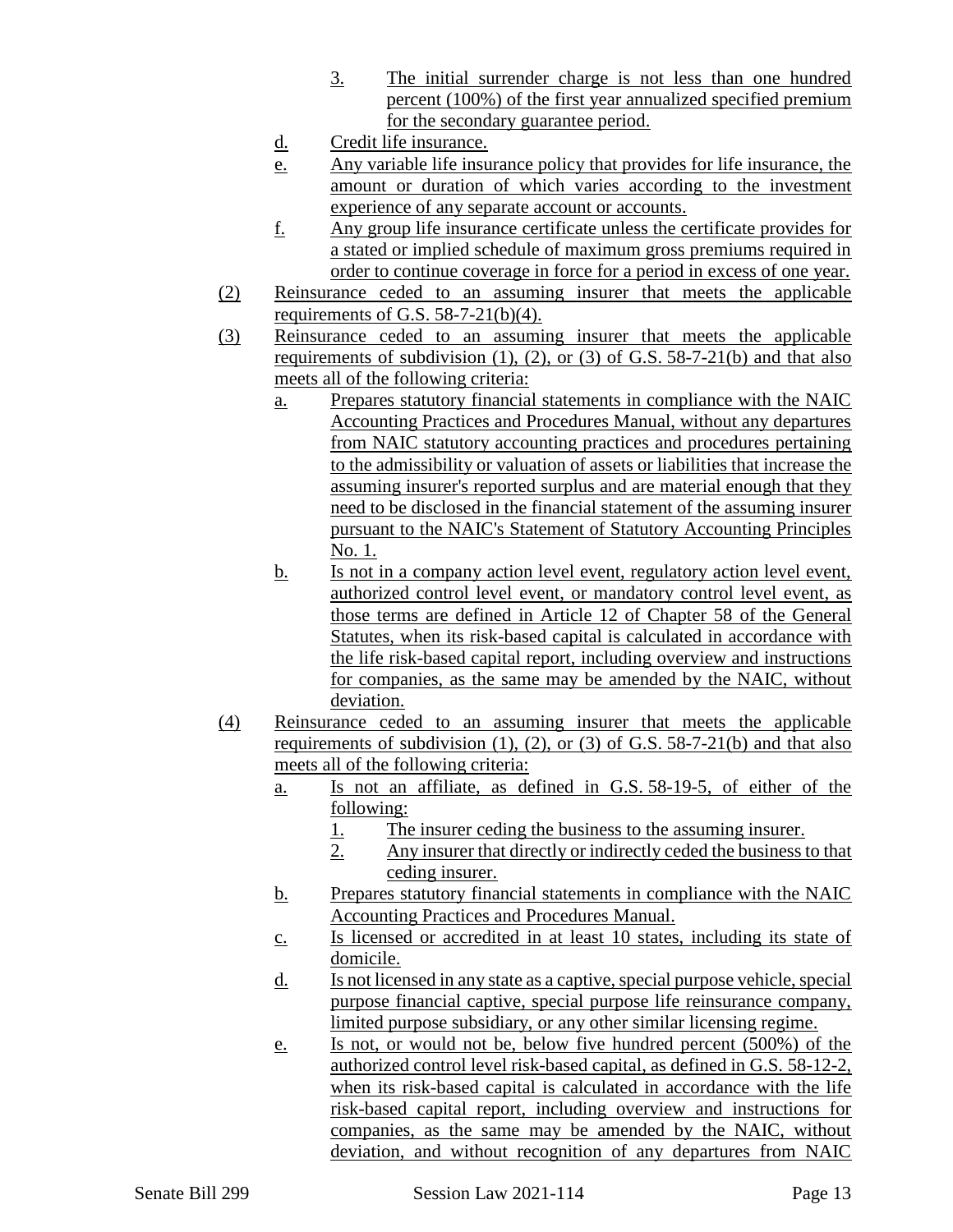statutory accounting practices and procedures pertaining to the admission or valuation of assets or liabilities that increase the assuming insurer's reported surplus.

- (5) Reinsurance ceded to an assuming insurer that meets any of the following criteria:
	- a. Meets the requirements specified under G.S. 58-7-21(b)(4b) in this State.
	- b. Is certified in this State.
	- c. Maintains at least two hundred fifty million dollars (\$250,000,000) in capital and surplus when determined in accordance with the NAIC Accounting Practices and Procedures Manual, including all amendments adopted by the NAIC and excluding the impact of any permitted or prescribed practices and is either:
		- 1. Licensed in at least 26 states.
		- 2. Licensed in at least 10 states, and licensed or accredited in a total of at least 35 states.
- (6) Reinsurance not otherwise exempt under subdivisions (1) through (5) of this subsection if the Commissioner, after consulting with the NAIC Financial Analysis Working Group or other applicable group of regulators designated by the NAIC, determines under all the facts and circumstances that all of the following apply:
	- a. The risks are clearly outside of the intent and purpose of this section.
	- b. The risks are included within the scope of this section only as a technicality.
	- c. The application of this section to those risks is not necessary to provide appropriate protection to policyholders.

The Commissioner shall publicly disclose any decision made pursuant to this subdivision to exempt a reinsurance treaty from this section and the general basis of that decision, including a summary description of the treaty.

(e) The Actuarial Method and Valuation Used for Purposes of Calculation. – The following applies to this section:

- (1) The actuarial method to establish the required level of primary security for each reinsurance treaty subject to this section shall be VM-20, applied on a treaty-by-treaty basis, including all relevant definitions, from the valuation manual then in effect, applied as follows:
	- a. For covered policies described in sub-subdivision a. of subdivision (2) of subsection (b) of this section, the actuarial method is the greater of the deterministic reserve or the net premium reserve regardless of whether the criteria for exemption testing can be met. However, if the covered policies do not meet the requirements of the stochastic reserve exclusion test in the valuation manual, then the actuarial method is the greatest of the deterministic reserve, the stochastic reserve, or the net premium reserve. In addition, if those covered policies are reinsured in a reinsurance treaty that also contains covered policies described in sub-subdivision b. of subdivision (2) of subsection (b) of this section, then the ceding insurer may elect to instead use sub-subdivision b. of this subdivision as the actuarial method for the entire reinsurance agreement. Whether this sub-subdivision or sub-subdivision b. of this subdivision is used, the actuarial method must comply with any requirements or restrictions that the valuation manual imposes when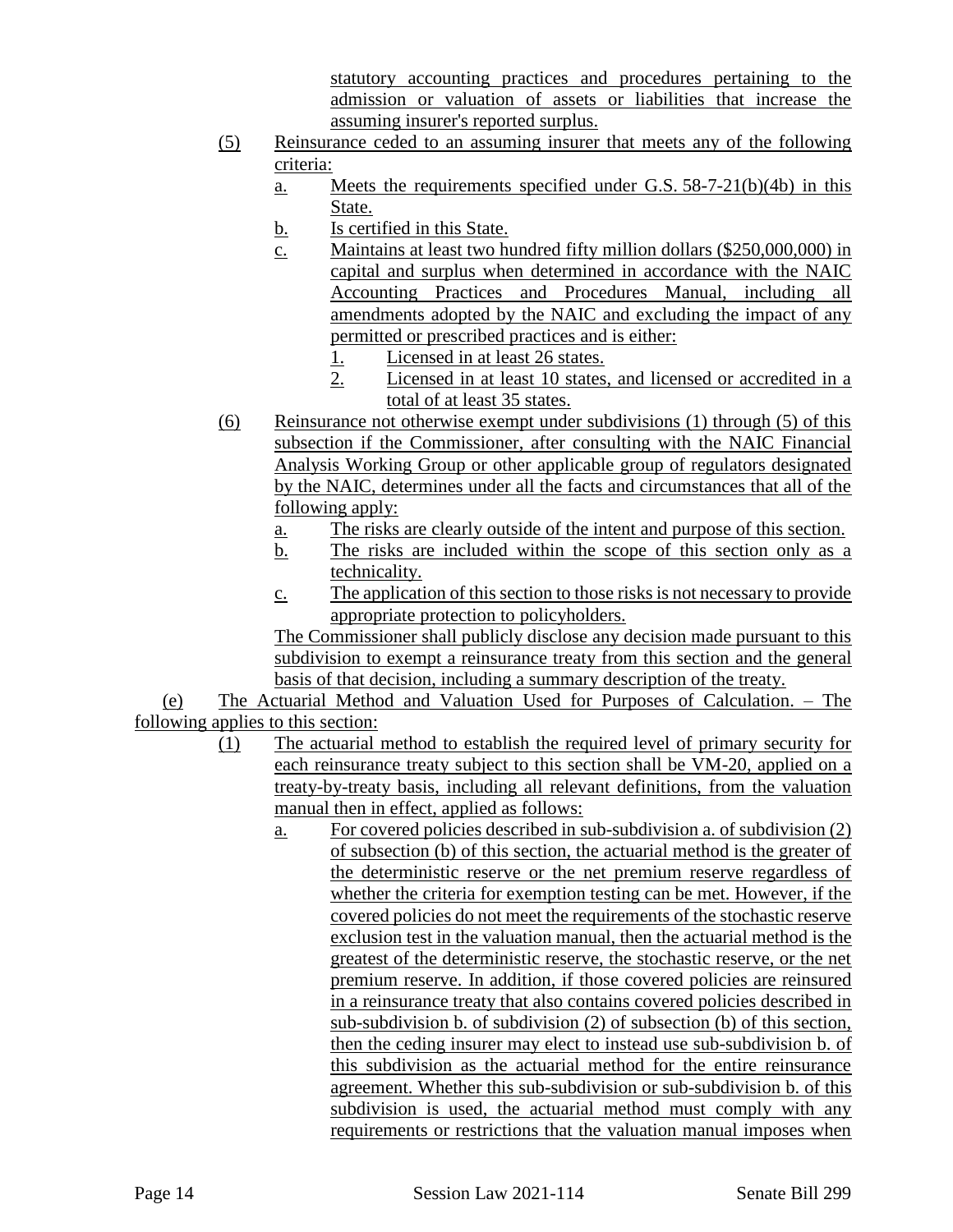aggregating these policy types for purposes of principle-based reserve calculations.

- b. For covered policies described in sub-subdivison b. of subdivision (2) of subsection (b) of this section, the actuarial method is the greatest of the deterministic reserve, the stochastic reserve, or the net premium reserve, regardless of whether the criteria for exemption testing can be met.
- c. Except as provided in sub-subdivision d. of this subdivision, the actuarial method is to be applied on a gross basis to all risks with respect to the covered policies as originally issued or assumed by the ceding insurer.
- d. If the reinsurance treaty cedes less than one hundred percent (100%) of the risk with respect to the covered policies, then the required level of primary security may be reduced as follows:
	- 1. If a reinsurance treaty cedes only a quota share of some or all of the risks pertaining to the covered policies, then the required level of primary security, as well as any adjustment under sub-subdivision c. of this subdivision, may be reduced to a pro rata portion in accordance with the percentage of the risk ceded.
	- 2. If the reinsurance treaty in a non-exempt arrangement cedes only the risks pertaining to a secondary guarantee, then the required level of primary security may be reduced by an amount determined by applying the actuarial method on a gross basis to all risks, other than risks related to the secondary guarantee, pertaining to the covered policies, except that for covered policies for which the ceding insurer did not elect to apply the provisions of VM-20 to establish statutory reserves, the required level of primary security may be reduced by the statutory reserve retained by the ceding insurer on those covered policies, where the retained reserve of those covered policies should be reflective of any reduction pursuant to the cession of mortality risk on a yearly renewable term basis in an exempt arrangement.
	- 3. If a portion of the covered policy risk is ceded to another reinsurer on a yearly renewable term basis in an exempt arrangement, then the required level of primary security may be reduced by the amount resulting by applying the actuarial method including the reinsurance section of VM-20 to the portion of the covered policy risks ceded in the exempt arrangement, except that for covered policies issued prior to January 1, 2017, this adjustment is not to exceed the value of  $c<sub>x</sub>$  divided by double the number of reinsurance premiums per year, where  $c_x$  is calculated using the same mortality table used in calculating the net premium reserve.
	- 4. For any other treaty ceding a portion of risk to a different reinsurer, including stop loss, excess of loss, and other nonproportional reinsurance treaties, there will be no reduction in the required level of primary security.

It is possible for any combination of sub-sub-subdivisions in this sub-subdivision to apply. In this case, the adjustments to the required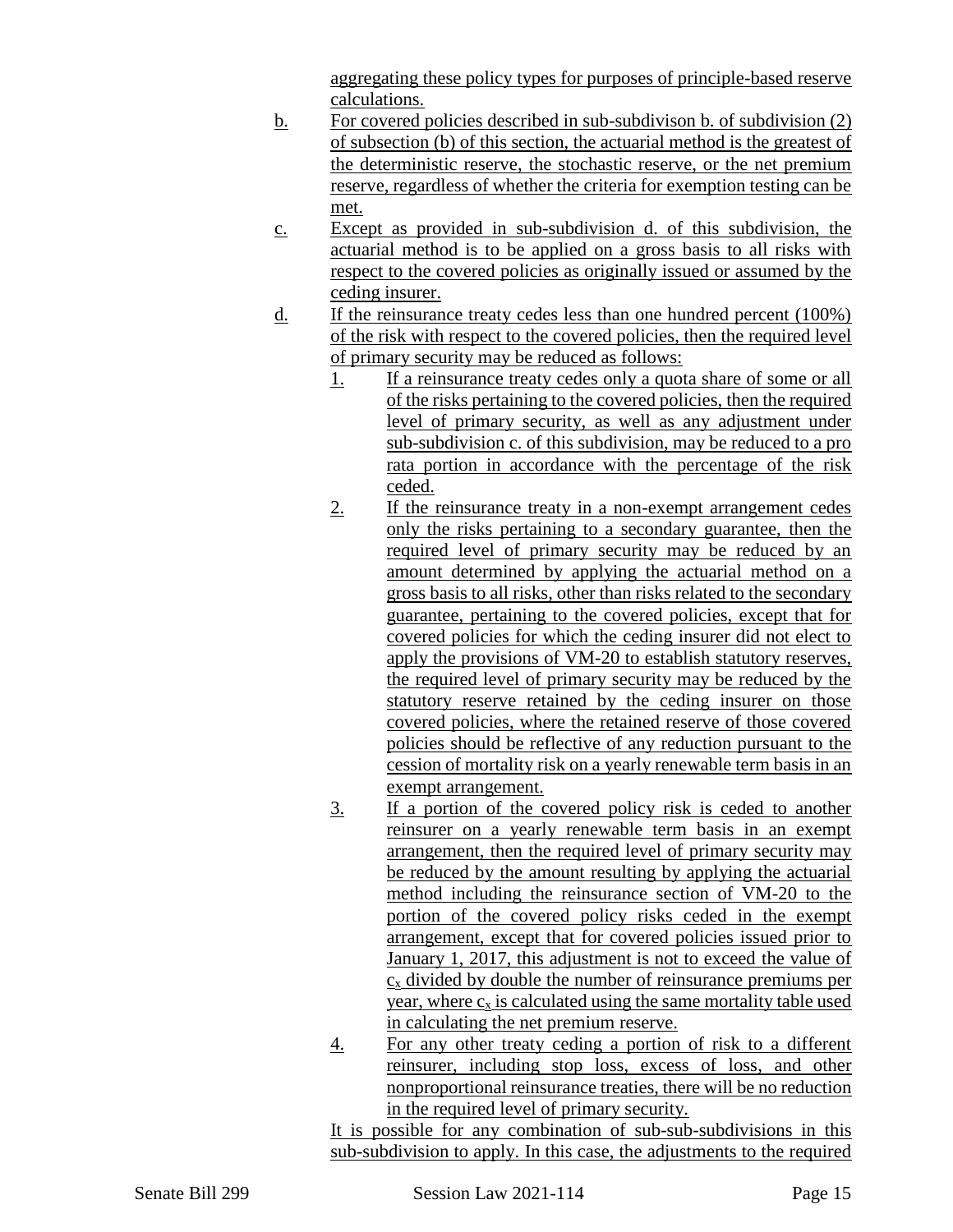level of primary security will be done in the sequence that accurately reflects the portion of the risk ceded via the treaty. The ceding insurer shall document the rationale and steps taken to accomplish the adjustments to the required level of primary security due to the cession of less than one hundred percent (100%) of the risk.

The adjustments for other reinsurance will be made only with respect to reinsurance treaties entered into directly by the ceding insurer. The ceding insurer will make no adjustment as a result of a retrocession treaty entered into by the assuming insurers.

- e. In no event will the required level of primary security resulting from application of the actuarial method exceed the amount of statutory reserves ceded.
- f. If the ceding insurer cedes risks with respect to covered policies, including any riders, in more than one reinsurance treaty subject to this section, then in no event will the aggregate required level of primary security for those reinsurance treaties be less than the required level of primary security calculated using the actuarial method as if all risks ceded in those treaties were ceded in a single treaty subject to this section.
- g. If a reinsurance treaty subject to this section cedes risk on both covered and noncovered policies, then credit for the ceded reserves shall be determined as follows:
	- 1. The actuarial method shall be used to determine the required level of primary security for the covered policies, and subsections  $(f)$ ,  $(g)$ , and  $(h)$  of this section shall be used to determine the reinsurance credit for the covered policy reserves.
	- 2. Credit for the noncovered policy reserves shall be granted only to the extent that, in addition to the security held to satisfy the requirements of sub-subdivision a. of this subdivision, security is held by or on behalf of the ceding insurer, in accordance with G.S. 58-7-21(b) and G.S. 58-7-26(a). Any primary security used to meet the requirements of this sub-subdivision may not be used to satisfy the required level of primary security for the covered policies.
- (2) Valuation used for purposes of calculations. For the purposes of both calculating the required level of primary security pursuant to the actuarial method under subsection (e) of this section and determining the amount of primary security and other security, as applicable, held by or on behalf of the ceding insurer, both of the following shall apply:
	- a. For assets, including any assets held in trust, that would be admitted under the NAIC Accounting Practices and Procedures Manual if they were held by the ceding insurer, the valuations are to be determined according to statutory accounting procedures as if those assets were held in the ceding insurer's general account and without taking into consideration the effect of any prescribed or permitted practices.
	- b. For all other assets, the valuations are to be those that were assigned to the assets for the purpose of determining the amount of reserve credit taken. In addition, the asset spread tables and asset default cost tables required by VM-20 shall be included in the actuarial method if adopted by the NAIC's Life Actuarial (A) Task Force no later than the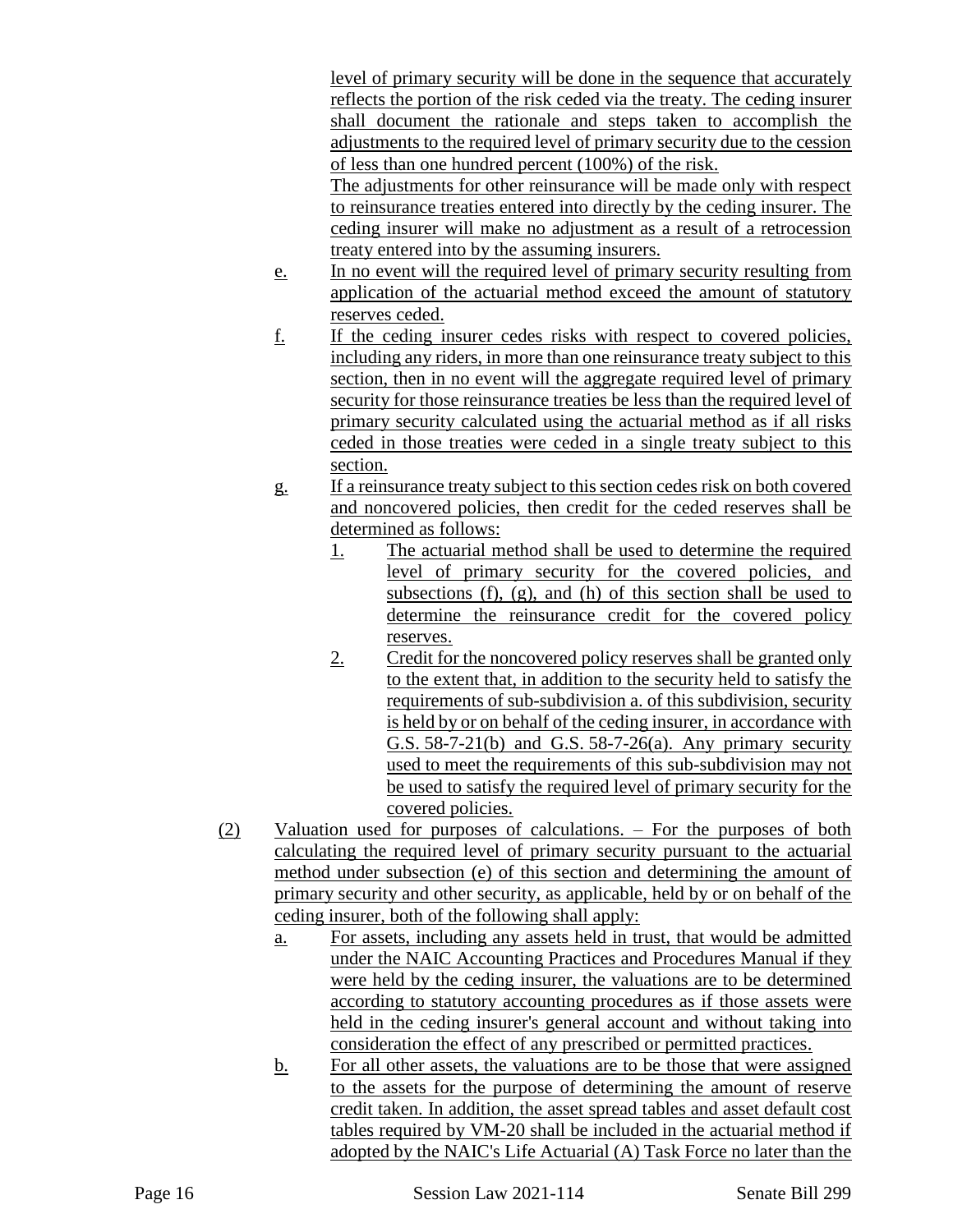December 31 on or immediately preceding the valuation date for which the required level of primary security is being calculated. The tables of asset spreads and asset default costs shall be incorporated into the actuarial method in the manner specified in VM-20.

(f) Requirements Applicable to Covered Policies to Obtain Credit for Reinsurance; Opportunity for Remediation. – Subject to the exemptions described in subsection (d) of this section and the provisions of subsections (g) and (h) of this section, credit for reinsurance shall be allowed with respect to ceded liabilities pertaining to covered policies pursuant to G.S. 58-7-21(b) or G.S. 58-7-26(a) if, in addition to all other requirements imposed by law or regulation, all the following requirements are met on a treaty-by-treaty basis:

- (1) The ceding insurer's statutory policy reserves with respect to the covered policies are established in full and in accordance with the applicable requirements of G.S. 58-58-50 and related regulations and actuarial guidelines, and credit claimed for any reinsurance treaty subject to this section does not exceed the proportionate share of those reserves ceded under the contract.
- (2) The ceding insurer determines the required level of primary security with respect to each reinsurance treaty subject to this section and provides support for its calculation, as determined to be acceptable to the Commissioner.
- (3) Funds consisting of primary security, in an amount at least equal to the required level of primary security, are held by or on behalf of the ceding insurer as security under the reinsurance treaty within the meaning of G.S. 58-7-26(a) on a funds withheld, trust, or modified coinsurance basis.
- (4) Funds consisting of other security, in an amount at least equal to any portion of the statutory reserves as to which primary security is not held pursuant to subdivision (3) of this subsection, are held by or on behalf of the ceding insurer as security under the reinsurance treaty within the meaning of G.S.  $58-7-26(a)$ .
- (5) Any trust used to satisfy the requirements of this subsection shall comply with all of the conditions and qualifications of 11 NCAC 11C .0504, except for the following:
	- a. Funds consisting of primary security or other security held in trust shall, for the purposes identified in subdivision (2) of subsection (e) of this section, be valued according to the valuation rules set forth by that subdivision, as applicable.
	- b. There are no affiliate investment limitations with respect to any security held in such trust if that security is not needed to satisfy the requirements of subdivision (3) of this subsection.
	- c. The reinsurance treaty must prohibit withdrawals or substitutions of trust assets that would leave the fair market value of the primary security within the trust, when aggregated with primary security outside the trust that is held by or on behalf of the ceding insurer in the manner required by subdivision (3) of this subsection, below one hundred two percent (102%) of the level required by subdivision (3) of this section at the time of the withdrawal or substitution.
	- d. The determination of reserve credit under 11 NCAC 11C .0504(d)(3) shall be determined according to the valuation rules set forth in subdivision (2) of subsection (e) of this section, as applicable.
- (6) The reinsurance treaty has been approved by the Commissioner.

 $(g)$  The requirements of subsection (f) of this section must be satisfied as of the date that risks under covered policies are ceded, if that date is on or after the effective date of this section,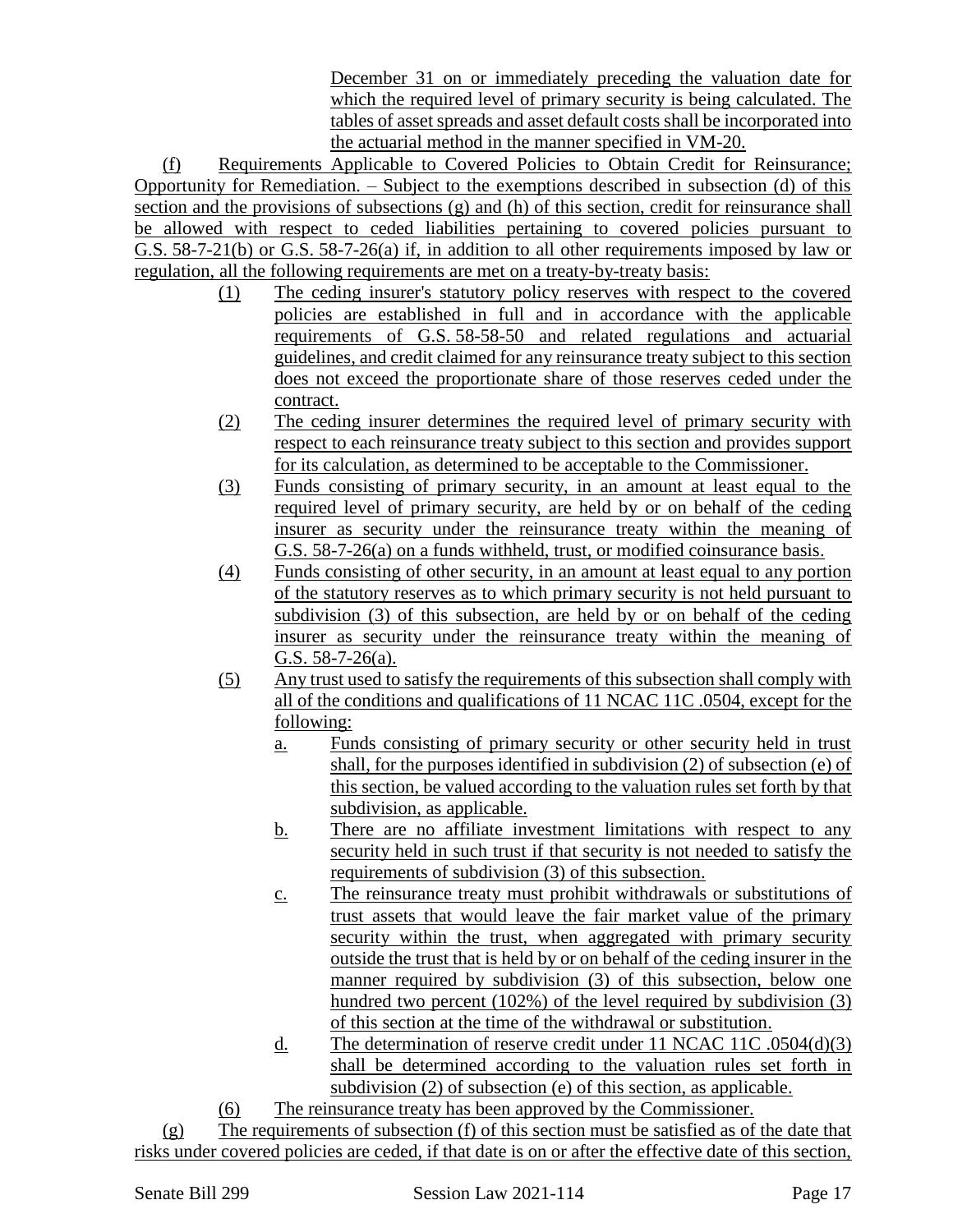and on an ongoing basis thereafter. Under no circumstances shall a ceding insurer take or consent to any action or series of actions that would result in a deficiency under subdivision (3) or (4) of subsection (f) of this section with respect to any reinsurance treaty under which covered policies have been ceded. If a ceding insurer becomes aware at any time that a deficiency under subdivision (3) or (4) of subsection (f) of this section exists, then it shall use its best efforts to arrange for the deficiency to be eliminated as expeditiously as possible.

(h) Prior to the due date of each quarterly or annual statement, each life insurance company that has ceded reinsurance within the scope of subsection (c) of this section shall perform an analysis, on a treaty-by-treaty basis, to determine, as to each reinsurance treaty under which covered policies have been ceded, whether, as of the end of the immediately preceding calendar quarter, the valuation date, the requirements of subdivisions (3) and (4) of subsection (f) of this section were satisfied. The ceding insurer shall establish a liability equal to the excess of the credit for reinsurance taken over the amount of primary security actually held pursuant to subdivision (3) of subsection (f) of this section, unless either of the following applies:

- (1) The requirements of subdivisions (3) and (4) of subsection (f) of this section were fully satisfied as of the valuation date as to such reinsurance treaty.
- (2) Any deficiency has been eliminated before the due date of the quarterly or annual statement to which the valuation date relates through the addition of primary security or other security, as applicable, in an amount and in a form as would have caused the requirements of subdivisions (3) and (4) of subsection (f) of this section to be fully satisfied as of the valuation date.

Nothing in this subsection shall be construed to allow a ceding company to maintain any deficiency under subdivisions (3) and (4) of subsection (f) of this section for any period of time longer than is reasonably necessary to eliminate it.

(i) Severability. – If any provision of this section is held invalid, the remainder shall not be affected.

(j) Prohibition Against Avoidance. – No insurer that has covered policies to which this section applies, as set forth in subsection (c) of this section, shall take any action or series of actions, or enter into any transaction or arrangement or series of transactions or arrangements if the purpose of such action, transaction or arrangement, or series thereof is to avoid the requirements of this section, or to circumvent its purpose and intent.

(k) Effective Date. – This section shall become effective September 1, 2021, and apply to all covered policies in force on or after that date."

# **PART III. EFFECTIVE DATE**